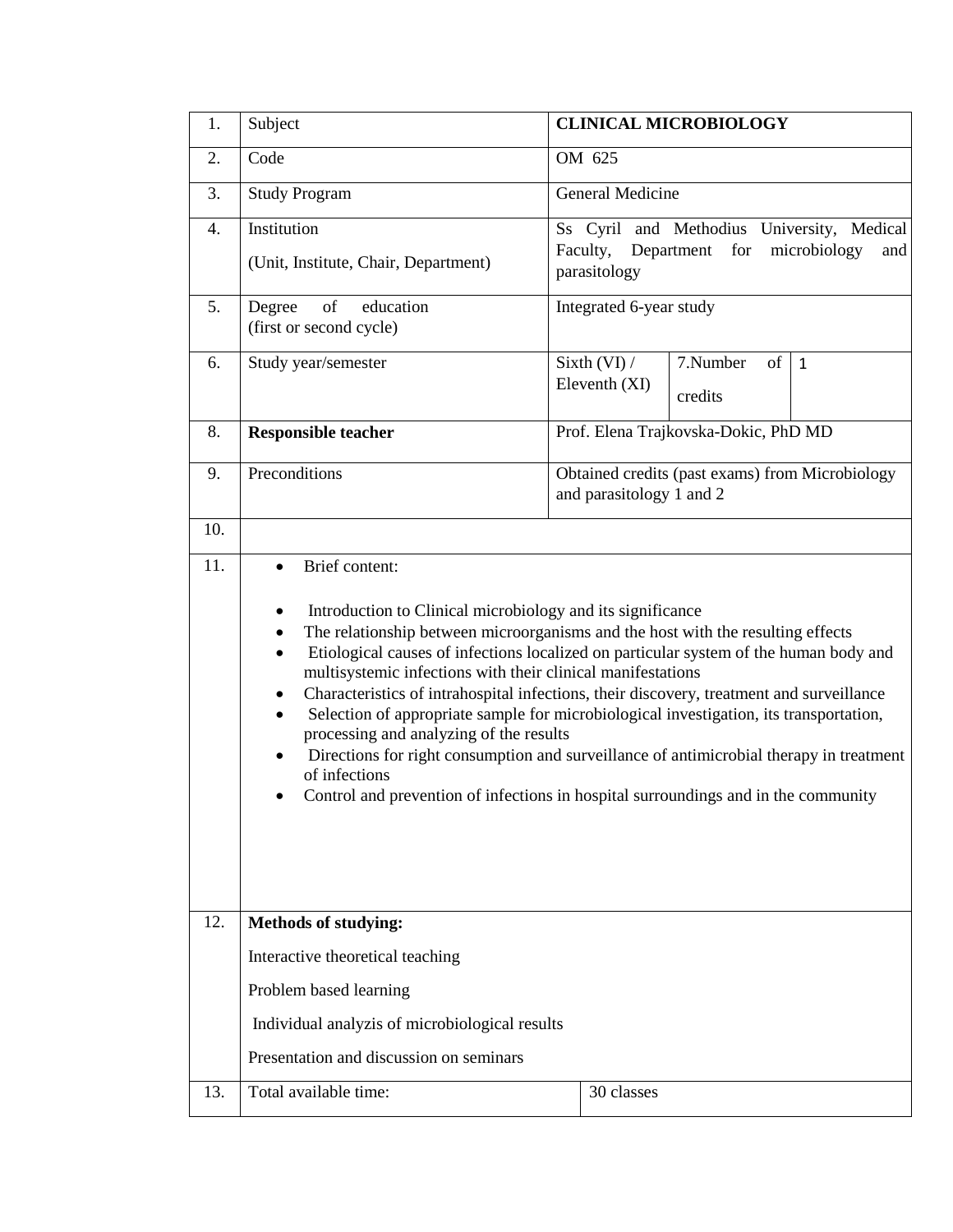| 14. | Organization of the course           |                                                            |                                                                                                                                                                                                                                                     | 10 classes - theoretical course |  |                                       |            |     |
|-----|--------------------------------------|------------------------------------------------------------|-----------------------------------------------------------------------------------------------------------------------------------------------------------------------------------------------------------------------------------------------------|---------------------------------|--|---------------------------------------|------------|-----|
|     |                                      |                                                            |                                                                                                                                                                                                                                                     |                                 |  | 5 classes – Practical course          |            |     |
|     |                                      |                                                            |                                                                                                                                                                                                                                                     |                                 |  | 15 classes - home individual learning |            |     |
| 15. | Forms of teaching<br>activities      |                                                            | 15.1.                                                                                                                                                                                                                                               | Theoretical course              |  |                                       | 10 classes |     |
|     |                                      |                                                            | 15.2.                                                                                                                                                                                                                                               | Practical course,<br>Seminars   |  | 5 classes                             |            |     |
| 16. | Other forms of activities            |                                                            | 16.1.                                                                                                                                                                                                                                               | Practice                        |  |                                       |            |     |
|     |                                      |                                                            | 16.2.                                                                                                                                                                                                                                               | Individual tasks                |  |                                       |            |     |
|     |                                      |                                                            | 16.3.                                                                                                                                                                                                                                               | Individual (home) learning      |  |                                       | 15 classes |     |
| 17. |                                      | Method of assessment                                       |                                                                                                                                                                                                                                                     |                                 |  |                                       |            |     |
|     | 17.1                                 |                                                            |                                                                                                                                                                                                                                                     |                                 |  |                                       |            |     |
|     |                                      |                                                            |                                                                                                                                                                                                                                                     |                                 |  |                                       |            |     |
|     | 17.2                                 | Seminar<br>paper/project<br>(oral/written<br>presentation) | The student is obliged to participate actively in all anticipated<br>activities, including the continual assessment of knowledge in<br>order to get a signature.                                                                                    |                                 |  |                                       |            |     |
|     |                                      |                                                            |                                                                                                                                                                                                                                                     | Type of activity                |  |                                       | Points     |     |
|     |                                      |                                                            |                                                                                                                                                                                                                                                     |                                 |  | Minimum                               | Maximum    |     |
|     |                                      |                                                            |                                                                                                                                                                                                                                                     | Theoretical course              |  | 8                                     |            | 15  |
|     |                                      |                                                            |                                                                                                                                                                                                                                                     | Practical course                |  | 30                                    |            | 50  |
|     |                                      |                                                            | Seminar                                                                                                                                                                                                                                             |                                 |  | 22                                    |            | 35  |
|     |                                      |                                                            | <b>Total</b>                                                                                                                                                                                                                                        |                                 |  | 60                                    |            | 100 |
|     | 17.3                                 | Active<br>participation                                    | 1 theoretical lesson $= 1$ point                                                                                                                                                                                                                    |                                 |  |                                       |            |     |
|     |                                      |                                                            | $1$ exercise = 10 points                                                                                                                                                                                                                            |                                 |  |                                       |            |     |
|     |                                      |                                                            | $\bullet$ Attendance $\rightarrow$ 4 points                                                                                                                                                                                                         |                                 |  |                                       |            |     |
|     |                                      |                                                            | • Knowledge $\rightarrow$ 6 points                                                                                                                                                                                                                  |                                 |  |                                       |            |     |
|     |                                      |                                                            | Seminar: Microbiological diagnosis of particular clinical<br>entities/syndromes and analysis of microbiological results;<br>Recommendation for appropriate antimicrobial therapy of<br>infections in hospital environment as well as in a community |                                 |  |                                       |            |     |
| 18. | Grading criteria<br>(points / grade) |                                                            |                                                                                                                                                                                                                                                     | up to 59 points                 |  | $5$ (five) F                          |            |     |
|     |                                      |                                                            |                                                                                                                                                                                                                                                     | from 60 to 68 points            |  | $6$ (six) E                           |            |     |